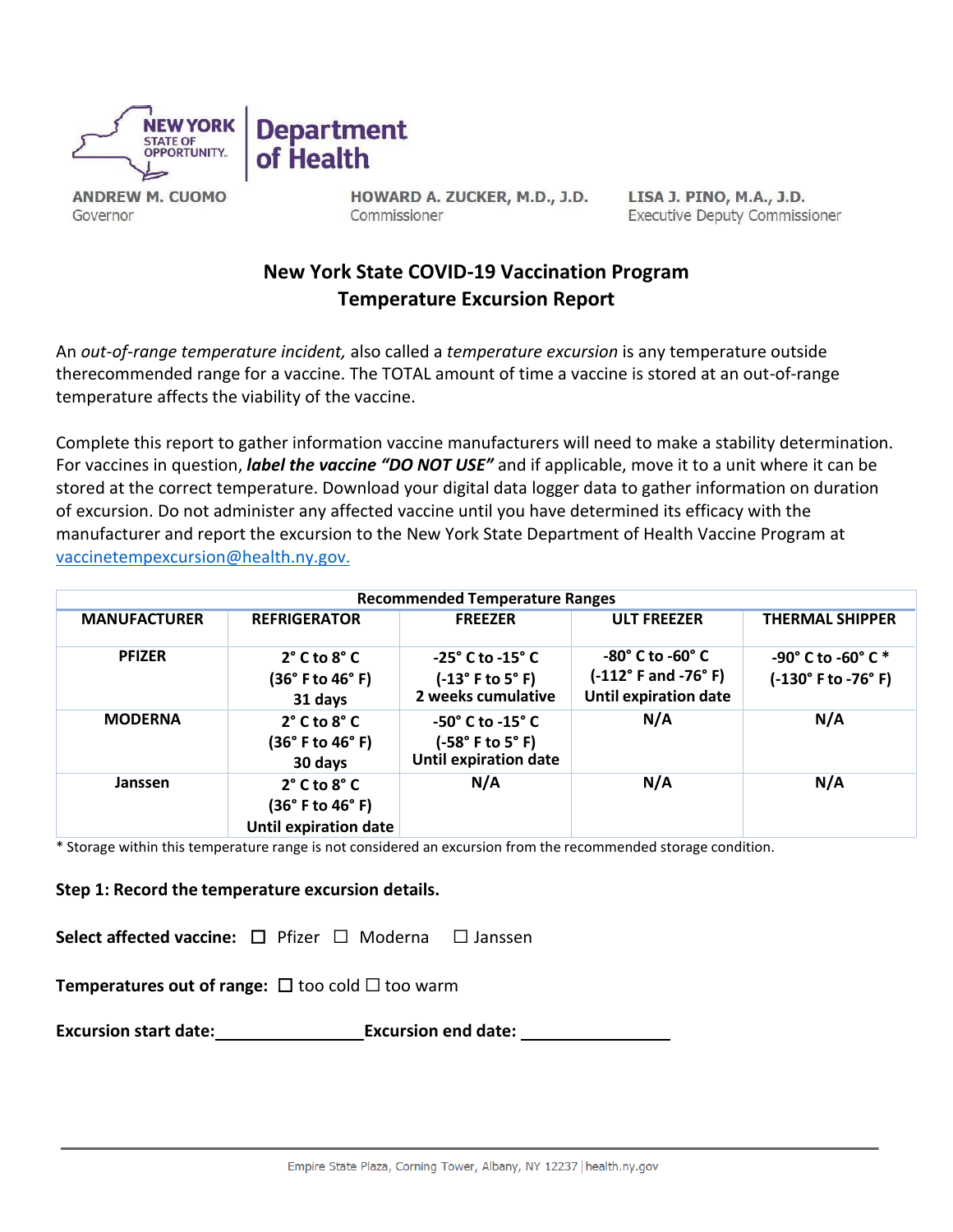#### **Affected vaccines stored in:**

|                                                                                | $\Box$ refrigerator $\Box$ freezer $\Box$ ULT freezer $\Box$ thermal shipper $\Box$ transport container |
|--------------------------------------------------------------------------------|---------------------------------------------------------------------------------------------------------|
| <b>Check if related to:</b>                                                    |                                                                                                         |
| $\Box$ redistribution $\Box$ off-site/mobile clinic $\Box$ emergency transport |                                                                                                         |
| What was the coldest temperature:                                              |                                                                                                         |
| Total duration of excursion: ____________(hrs./mins.)                          |                                                                                                         |
|                                                                                |                                                                                                         |
|                                                                                |                                                                                                         |
|                                                                                |                                                                                                         |

**Were affected vaccines involved in a previous temperature excursion**? ☐ No ☐ Yes, date: This information must be communicated to the manufacturer as part of the viability determination.

#### **Step 2: Record manufacturer's stability determination.**

- Contact the vaccine manufacturer using phone information below.
- Request a case number/reference number for your call and document the number provided.
- Communicate information about this and any prior excursions affecting these doses
- Request stability letters of electronic reports from the manufacturers; keep for your records for threeyears.
- Document the manufacturer's resolution on this form.

| <b>MANUFACTURER</b> | Phone                         | <b>Doses</b><br>Administered? | <b>Stability</b><br><b>Determination</b> | <b>Case or Reference#</b> |
|---------------------|-------------------------------|-------------------------------|------------------------------------------|---------------------------|
| <b>PFIZER</b>       | 800-666-7248<br>option 8      | $\Box$ Yes<br>$\square$ No    | $\Box$ May use<br>May not use<br>$\Box$  |                           |
| <b>MODERNA</b>      | 866-663-3762<br><b>Online</b> | $\square$ No<br>$\Box$ Yes    | $\Box$ May use<br>May not use<br>$\Box$  |                           |
| <b>JANSSEN</b>      | 1-800-565-4008                | $\Box$ No<br>$\Box$ Yes       | $\Box$ May use<br>May not use<br>⊔       |                           |

**Resolution:**